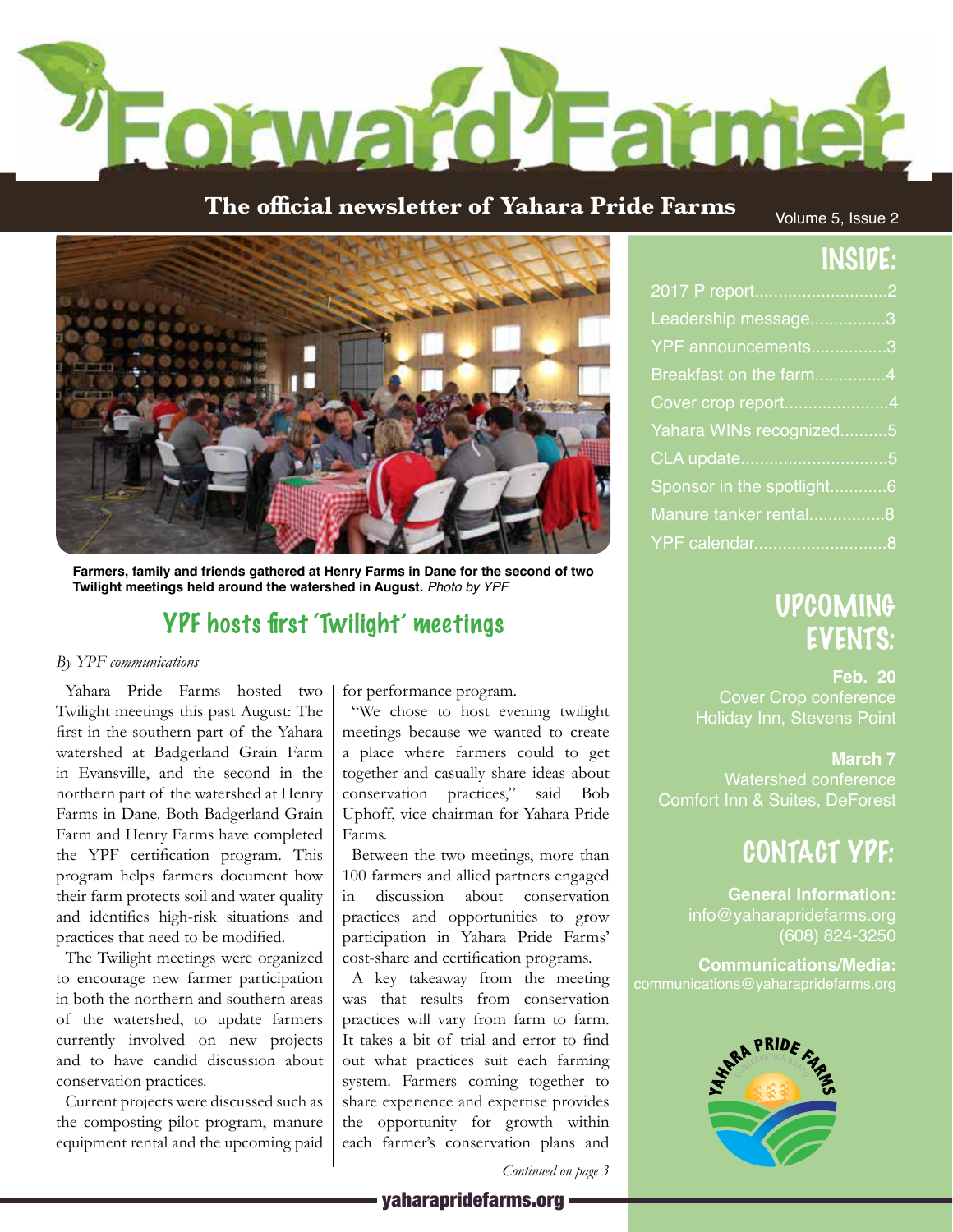

# YPF releases 2017 Phosphorus Report

*By YPF communications* 

Yahara Pride Farms released its annual report this summer which documents information and research on the reductions in phosphorus delivered to nearby surface waters by farmers in the Yahara watershed in 2017. YPF has measured on-farm results for five years, and this is the second year that an annual report has been compiled to share program outcomes with the public. In 2017, Yahara Pride Farms documented nearly 19,000 lbs of phosphorus delivery reduction.

The 2017 phosphorus reduction represents more than a 60% increase over 2016. Aided in part by cost-share dollars, farmers have made changes to their farming practices in order to help make a difference in the watershed.

"Farmers are progressively putting phosphorus reduction practices to work on their farms despite the difficult farm economy," said Jeff Endres, YPF chairman. "Farmers continue to prioritize conservation practices even through difficult times where resources can be cut short."

## **Highlights of the report include:**

- » *A commitment by farmers to reduce soil loss and phosphorus to the Madison chain of lakes*
- » *Documentation about how specific farming practices are reducing phosphorus*
- » *The data set is made up of farms in the Yahara watershed, all numbers are from the Yahara watershed*
- » *Data shows that farms are reducing phosphorus loses from their fields*
- » *Long-term, this report provides hope and assurance that agriculture nutrient losses are being addressed*
- » *More than 18,000 lbs. of documented phosphorus reduction in 2017*
- » *There are barriers to water quality in Dane County, such as legacy phosphorus, that are beyond farmer's control*

In 2017, five practices were promoted by YPF: Strip tillage, low-disturbance manure injection, low-disturbance deep tillage with cover crops, cover crops and headland stacking of manure. Additional data was collected for combining practices, continuing a practice for multiple years and combined practices over time.

The report breaks down phosphorus delivery reduction achieved, along with the number of acres and the cost per pound of phosphorus for each practice. It is important to note that conservation techniques endorsed by YPF have been adopted as best-management practices for farmers in the program. For each practice, the number of acres without cost-share far exceeds the number of acres with cost-share.



**Cover crops contributed 9,281 lbs to phosphorus reduction in 2017.** *Photo by UW-Extension*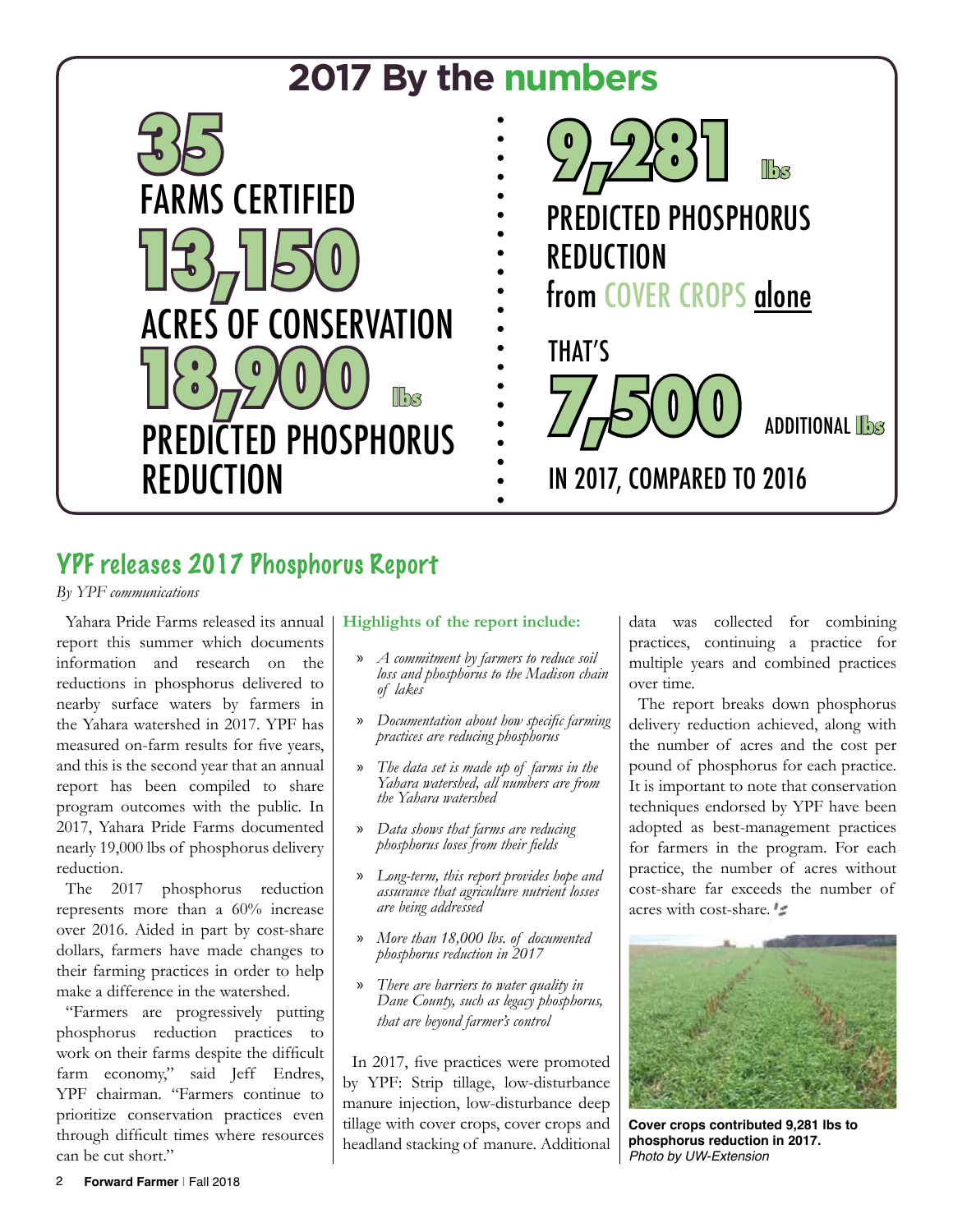# YPF Announcements

## Save the Date! YPF Watershed Conference - March 7

Plans are underway for another exciting March conference. Watch your email, social media and mail for more details and the full agenda. Registration opens in late January. The event is FREE thanks to support from our partners below.

#### **DETAILS:**

Thurs., March 7 10 a.m. - 2:30 p.m. Comfort Inn and Suites, DeForest

## Thank you to our 2018 Partners in Pride

Alliant Energy Clean Lakes Alliance Compeer Financial Dane County Dairy Business Association Dairy Farmers of Wisconsin Dairy Strong Sustainability Alliance Edge Dairy Farmer Cooperative Endres Insurance Agency, Inc. Farmer's Implement Fund for Lake Michigan Grande Cheese The Growmark Foundation

Insight FS Madison Community Foundation The McKnight Foundation Monona Bank McKnight Foundation National Fish and Wildlife Foundation The Nature Conservancy SARE Vita Plus Wisconsin Department of Agriculture, Trade and Consumer Protection Yahara WINs

# Twilight *(continued from page 1)*

ultimately keeps the nutrients, such as phosphorus, in the farm fields and out of waterways.

Farmers learned about specific practices currently included in the costshare program such as strip tillage, low disturbance manure injection (LDMI), cover crops, headland stacking, composting manure and combining multiple practices.

"We are concerned with the conservation of our land. We live on the farm, we raised our kids here and we want to use the best practices so that our community can enjoy this land for generations to come," said Joe Henry, co-owner of Henry Farms and host of the northern twilight meeting.

*We are concerned with the conservation of our land. Yahara Pride Farms is doing their research as well as taking initiatives to educate people about conserving the land.* **" "**

*- Joe Henry, Henry Farms*

## Leadership message

*By Jeff Endres, YPF chairman*

This year has been filled with many challenges. The weather tested our patience at every turn. Our costs exceed any profits. But farmers persevere.



Every year has its own set of challenges and risks, and we do our best to turn them into successes while being the best stewards to our land that we can.

This past August we were able to see first-hand the importance of farming in this region. The heavy rains left the Madison metropolitan area flooded and caused millions of dollars in damage. The Isthmus was in danger of a mass flood with the Tenney locks bulging.

The farm fields were at work holding back a one-hundred-year storm event. The corn, soybeans and alfalfa fields acted like a huge sponge and absorbed the abundance of water. This all went unnoticed by the majority of the public.

The fertile soils in this watershed along with high organic levels in the soils due our history as a livestock region, allowed this to happen. I wonder what it would have looked like if we had no farms and instead only houses, concrete and asphalt?

As we approach Thanksgiving, it's only fitting to thank the farmers for our abundance of food. This is often overlooked, and instead farmers are often criticized for production methods.

To the farmers - you should be prouder than ever! You have again met another year's challenges and succeeded. In this watershed, we are fortunate to have productive farms, managed by progressive people, who understand the benefits of conservation. Yahara Pride Farms continues to focus on farm practices that add to your bottom line and protect the environment. It's the win-win's that will make the most difference. Happy Thanksgiving to all! Sincerely, *Jeff*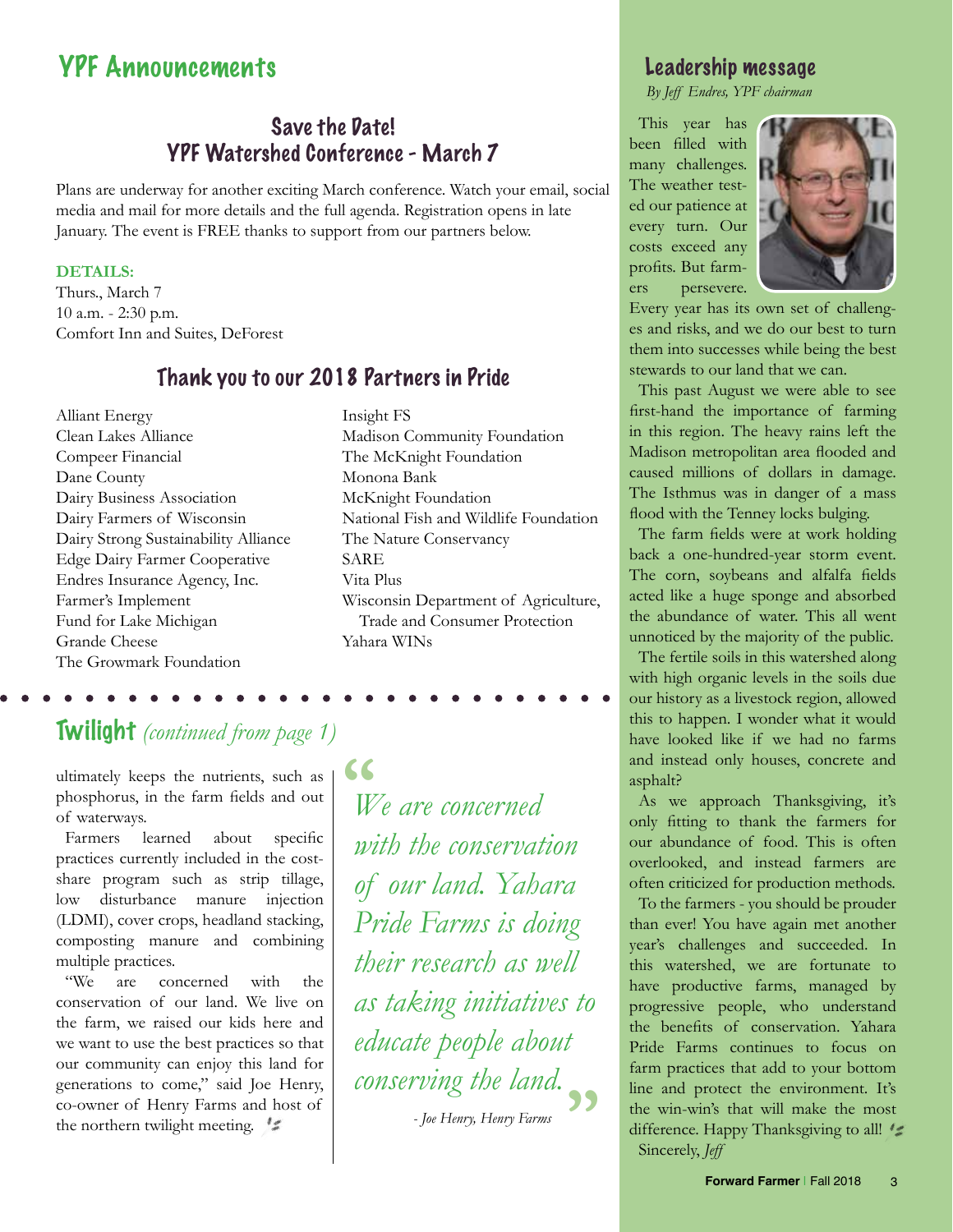# YPF at Breakfast on the Farm

*By YPF communications* 

Yahara Pride Farms, in collaboration with the Farmers for the Upper Sugar River, provided an educational exhibit at the Dane County Breakfast on the Farm held on June 9 at Hensen Bros. Dairy in Waunakee.

The "Farmers protecting water quality tent" was an opportunity for farmers in both groups to explain the conservation practices that are currently taking place in Dane County and answer any questions that people had.

One of Yahara Pride Farms' goals is to build relationships with members of the community and help them understand what conservation practices impact water quality in the Yahara watershed. Since Breakfast on the Farm is a big event with large public attendance, Yahara Pride Farms created a fun activity for kids and families to draw parallels between

farming and gardening.

New this year, Yahara Pride Farms provided a seed planting station where attendees could plant their own seed to take home. Volunteers sprinkled composted manure on the top of the freshly planted seed and explained the benefits of fertilizing a plant with compost. The activity was a huge success with more than 600 plants taken home by families across Dane County and the surrounding areas.

"We want the public to know that we are in this together and we also want a great community to live in" said Scott Maier, board member for Yahara Pride Farms.

This year's Dane County Breakfast on the Farm was hosted by Hensen Bros. Dairy. Owner Will Hensen serves on the Yahara Pride Farms board of directors.



**The tent activity connected farming and gardening.** *Photo by YPF*



## Dane County cover crop update

*By Heidi Johnson, crops and soils agent, Dane County UW-Extension*

It has been a tough fall for getting crops harvested, creating a very tough fall for getting cover crops and wheat planted. Luckily many Dane County farmers had scheduled the airplane to plant their cover crops, saving them the headache of trying to figure out how to get them drilled. Most of the cover crops that were airplane seeded are doing very well. Some got a little bit beat up during silage harvest but the majority look great!

We did find strong evidence of the importance of nitrogen in cover crop growth this year. The photo here are barley cover crops from two fields, across the road from each other, same farm, seeded on the same date but one field had a manure application, the other did not. The deluge of rain that we received in late August likely washed away most of the residual nitrogen from the corn crop, resulting in a shortage for covers.

I am conducting a research trial this year on a Dane County farm to evaluate surface vs. low disturbance injected manure applications to cover crops and which results in less erosion and phosphorus losses. We applied the manure to the covers in mid-October and will run three rainfall simulations to measure sediment, nutrient losses and phosphorus losses. More to come!

Interest in cover crops and other cropping practices that improve soil health and reduce nutrient run-off



remains strong across Wisconsin. The Wisconsin Cover Crop Conference that took place this past February was attended by 400 people, the majority of which were farmers.

Planning is well underway for the 2019 event. It will be on Feb 20, 2019 in Stevens Point at the Holiday Inn. We have added more sessions and topics to this year's conference and an added bonus of a night before dinner called 'Bugging out on Soil Health' where we will have UW Microbiologist Thea Whitman talk about the diversity and function of soil microbes and how that impacts soil health.

We also have Blake Vince, a farmer from Ontario, Canada, coming to talk about how his concern for Lake Erie and desire to improve the resiliency of his farm led him to adopt no till and cover crops on his farm.

For more info and to register, visit fyi.uwex.edu/covercrop/.

*Contact Heidi Johnson at (608) 669-6246, or Johnson.heidi@countyofdane.com.*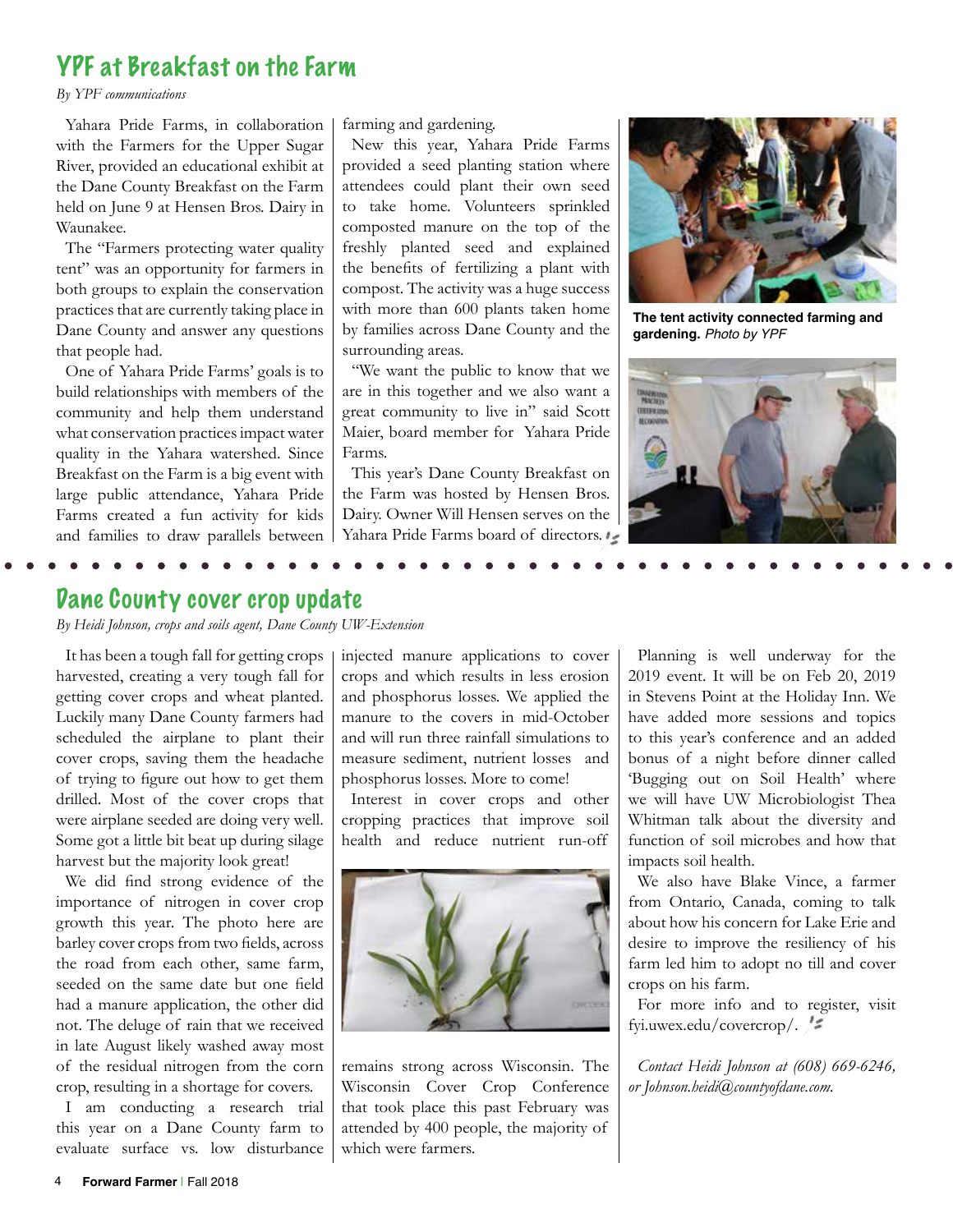## Partnership recognized for collaborative conservation efforts

*By Martin Griffin, Madison Metropolitan Sewerage District*



As we round out the second half of 2018, the Yahara WINS partnership has demonstrated the incredible results we can achieve by working together,

sharing our knowledge and pursuing opportunities for progress toward common goals. Yahara Pride Farms plays a key role in our progress.

This summer, Yahara Pride Farms chairman Jeff Endres participated in the strategic dialogue at the U.S. Water Alliance Water Summit in Minneapolis. The panel featured national agricultural leaders from California to Iowa who have put conservation and water sustainability ideas into practice in their own farms while engaging in productive watershed scale partnerships.

Jeff did a superb job highlighting the partnership Yahara Pride Farms has with Yahara WINS and sharing his knowledge and ideas. Thanks to Jeff, Yahara Pride Farms and all of the Yahara WINS partners for fostering an atmosphere that encourages us to learn from each other and pursue common goals. Our partnership also gained national acclaim this summer, earning the prestigious U.S. Water Prize at the Minneapolis event. Our work together is now recognized as a national model for building trust, identifying workable tools for farmers and forging productive partnerships that produce lasting results.

like? As we wait for the results of 2018, I'd like to share a little bit

of the success we saw in 2017. Yahara Pride Farms and the rest of the Yahara WINS partners kept more than 40,000 pounds of phosphorus from entering area surface waters. This includes almost 19,000 pounds that were held out of area surface waters by the farmers of Yahara Pride Farms.

The large and repeated storm events in our area during August and September point to the need for engaging urban as well as rural partners if we are to continue improving regional water quality. Variability in precipitation, timing of storms and the severity of runoff from spring thaws all affect phosphorus



So what have our results been **The Yahara WINS partnership was honored in Minneapolis this summer.** *Photo from Yahara WINS*

loading. To improve regional water quality, all sources of nutrients must be addressed.

The Yahara WINs partnership relies on hard work by farmers to keep soil and nutrients in the fields and in turn strives to provide recognition to the farmers and organizations that are delivering great results. In addition to hearing about your successes, we'd also like to hear about your challenges and how we can work together to better assist your efforts. For more information on Yahara WINS, visit madsewer.org and search "Yahara WINS."

*Martin Griffin can be reached at marting@madsewer.org*

## Setting a winning agenda for our lakes

## *By Adam Sodersten, Clean Lakes Alliance*

Recent flooding and historically large cyanobacteria (blue-green algae blooms) are symptoms of heavy/intense rain events and a harder, less resilient landscape. At Clean Lakes Alliance we know that we all need to do our part for healthier lakes.

In our annual accounting of phosphorus reduction practices, farm initiatives have advanced us 32 percent of the way toward the phosphorus goals of the Yahara CLEAN plan for rural areas. In urban areas, where the cost per pound to reduce phosphorus runoff is much higher, we are 25 percent of the way to our goal. This is great progress but we need additional improvements to how we manage the landscape surrounding our homes, farm fields and city streets to accommodate the weather patterns of our region.

One important step forward comes from the work of the Dane County Healthy Farms Healthy Lakes Task Force. The Task Force was created by the Dane County board to generate a better understanding of the issues and needs affecting agriculture and lake quality.

Recommendations range from assisting farmer-led groups in the watershed by increasing farmland preservation initiatives and cost-share availability to

updating County ordinances to meet state standards. To see the full list of recommendations visit our website at cleanlakesalliance.org/task-force. We believe these action goals represent practical ways to protect both agriculture and water quality.

Clean Lakes Alliance appreciates farmers working alongside government and non-profit leaders, crafting practical ways to protect both agriculture and water quality. If you are interested in finding out more about our advocacy work and our involvement in these recommendations, please follow us on Facebook or visit our website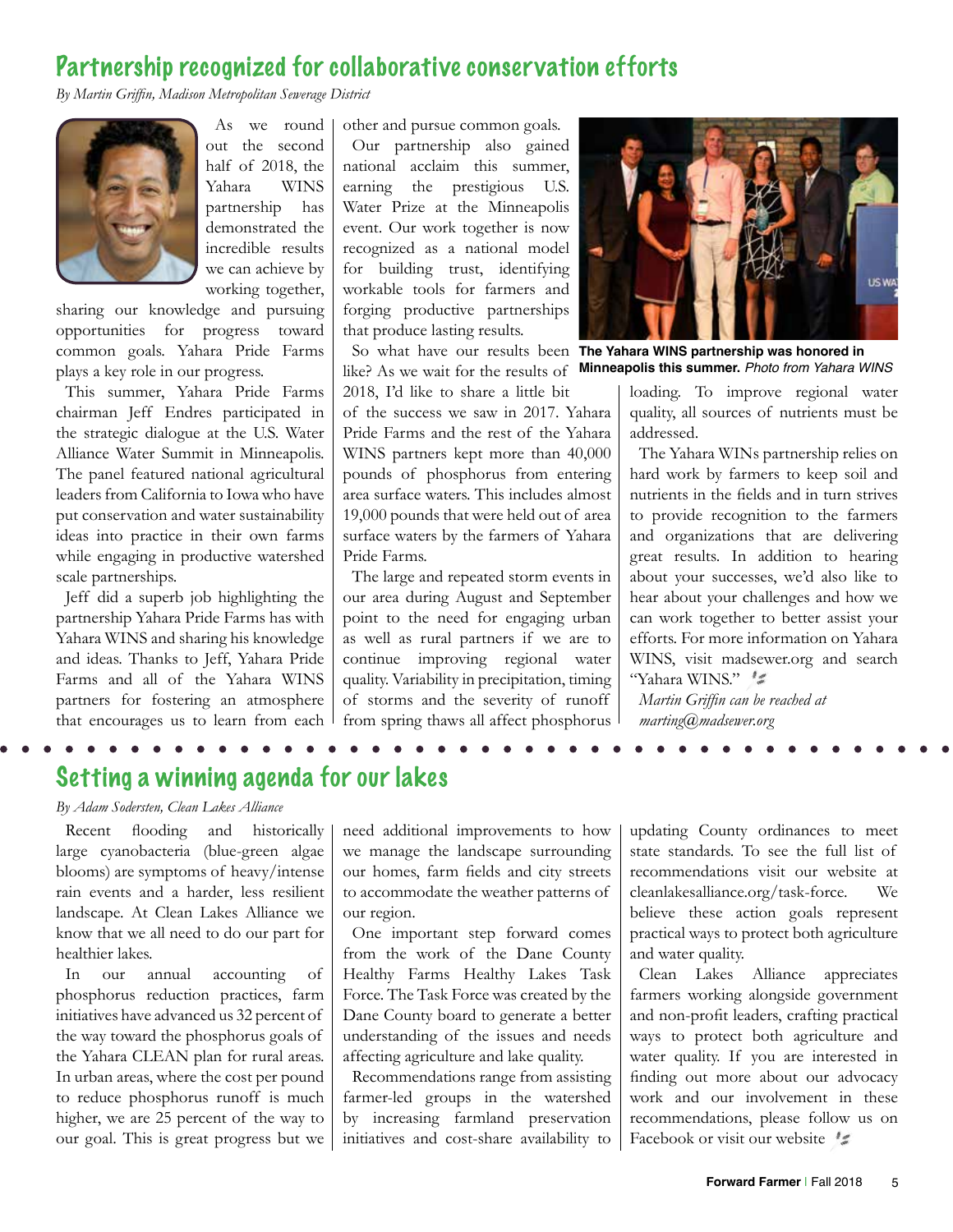# ponsor in the spotlight: The Nature Conservancy *By YPF communications*

*YPF has an extensive list of sponsors and supporters. Without their assistance, YPF could not offer the level of programming available to farmers and the public. We sat down with The Nature Conservancy to talk about what drew them to YPF.*

#### **AS AN ORGANIZATION, WHAT ATTRACTED YOU TO YPF?**

The Nature Conservancy was impressed by the outcomes that Yahara Pride Farms (YPF) achieved year after year and their willingness to share their story in Madison and beyond. If we are to be successful in achieving conservation goals, we need leadership from those closest to the land, such as the farmers involved with YPF.

#### **WHAT SERVICES DO YOU PROVIDE THE AG COMMUNITY?**

The Nature Conservancy works with agriculture across the globe to foster innovations in technology, collaborate with communities to use resources more efficiently and promote policies that enable sustainability. In Wisconsin, we work with a diverse set of partners to support on-the-ground conservation efforts to improve soil health and water quality. We also help farmers tell their stories about the changes they are making and how those changes are improving soil health and water quality.

#### **WHAT IS SOMETHING ABOUT TNC YOU WISH EVERY FARMER KNEW ABOUT?**

The Conservancy works with corporations across the globe on sustainability efforts throughout their supply chain. Global brands like General Mills, Pepsi, Kellogg's and Cargill work closely with TNC to engage and support their producers in on-the-ground conservation innovation. We look forward to opportunities to work with such companies and dairy processors in Wisconsin.

## **WHAT IS THE NATURE CONSERVANCY CURRENTLY DOING TO ASSIST FARMERS DURING THE DOWNTURN?**

Think of conservation practices, such as cover crops and no-till, as a long-term investment. They may seem tough to justify in the short term when you are struggling just to keep up with operational costs but, given time, these practices could pay dividends by improving soil health, infiltration and water holding capacity – especially during extreme weather events. The Conservancy is providing funding to groups like Yahara Pride Farms to be used for cost-share incentives to help alleviate some of the initial financial burden of trying a new practice. Keep learning, trying new things and sharing your stories!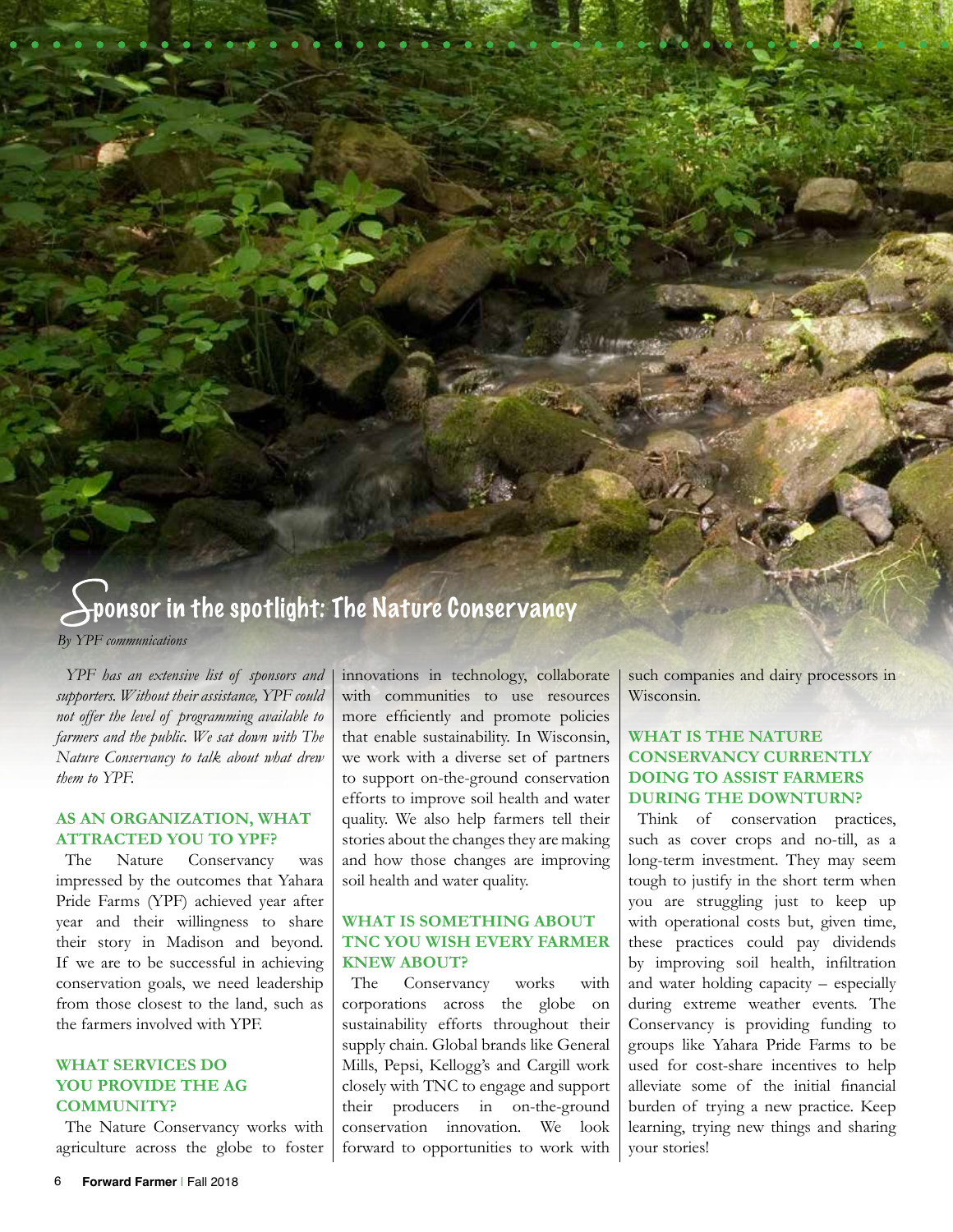**Background: Otter Creek at Baxter's Hollow in Sauk County. TNC owns 5,752 acres in the Baraboo Hills.** *Photo by Mark Godfrey.* **Foreground: Lulu Lake in Walworth County. TNC owns 553 acres in the Mukwonago River watershed.** *Photo by Clint Farlinger.*

#### **PLEASE GIVE A BRIEF HISTORY OF THE NATURE CONSERVANCY**

The Nature Conservancy is a nonprofit conservation organization founded in 1951 with a mission to protect the lands and waters on which all life depends. We work in all 50 states and 75 countries. With generous support from our members, we have helped protect more than 100 million acres of land and 5,000 miles of rivers. In Wisconsin alone we have protected more than 233,000 acres of Wisconsin's most beautiful and diverse natural areas. Our vision is a world where the diversity of life thrives, and people act to conserve nature for its own sake and its ability to fulfill our needs and enrich our lives.

#### **WHAT ARE SOME RECENT HIGHLIGHTS FOR TNC?**

Some of our recent accomplishments include helping get a new farmer-led group up and running in Sheboygan County. In their second year, the Sheboygan River Progressive Farmers have more than 20 members and are following the model that YPF established by providing incentive packages and farmer education opportunities. We also continue to tell the story from the Pecatonica River paired watershed project in southwest Wisconsin. This 10 year collaborative research study showed a 55 percent reduction in phosphorus delivery by implementing conservation practices on a targeted set of farm fields.

YPF take heart, the practices you are doing can make an impact! But, keep engaging new farmers to address those fields that are most vulnerable to surface run-off of phosphorus and sediment. Getting conservation practices on these fields will provide a greater impact. We are also excited about our work with the Dairy Strong Sustainability Alliance that allows us to support groups like Yahara Pride Farms. Agriculture and dairy are important parts of our state, and we are proud to work collaboratively with groups like the Dairy Business Association to promote sustainable practices in fields, barns and inside the processing plant.

#### **HOW CAN FARMERS CONTACT THE NATURE CONSERVANCY?**

Visit nature.org\Wisconsin to learn more about the work of The Nature Conservancy in Wisconsin. Contact Steve Richter at srichter@tnc.org or Paige Frautschy at paige.frautschy@tnc.org to learn more about our agriculture projects in Wis- $\cos \theta$